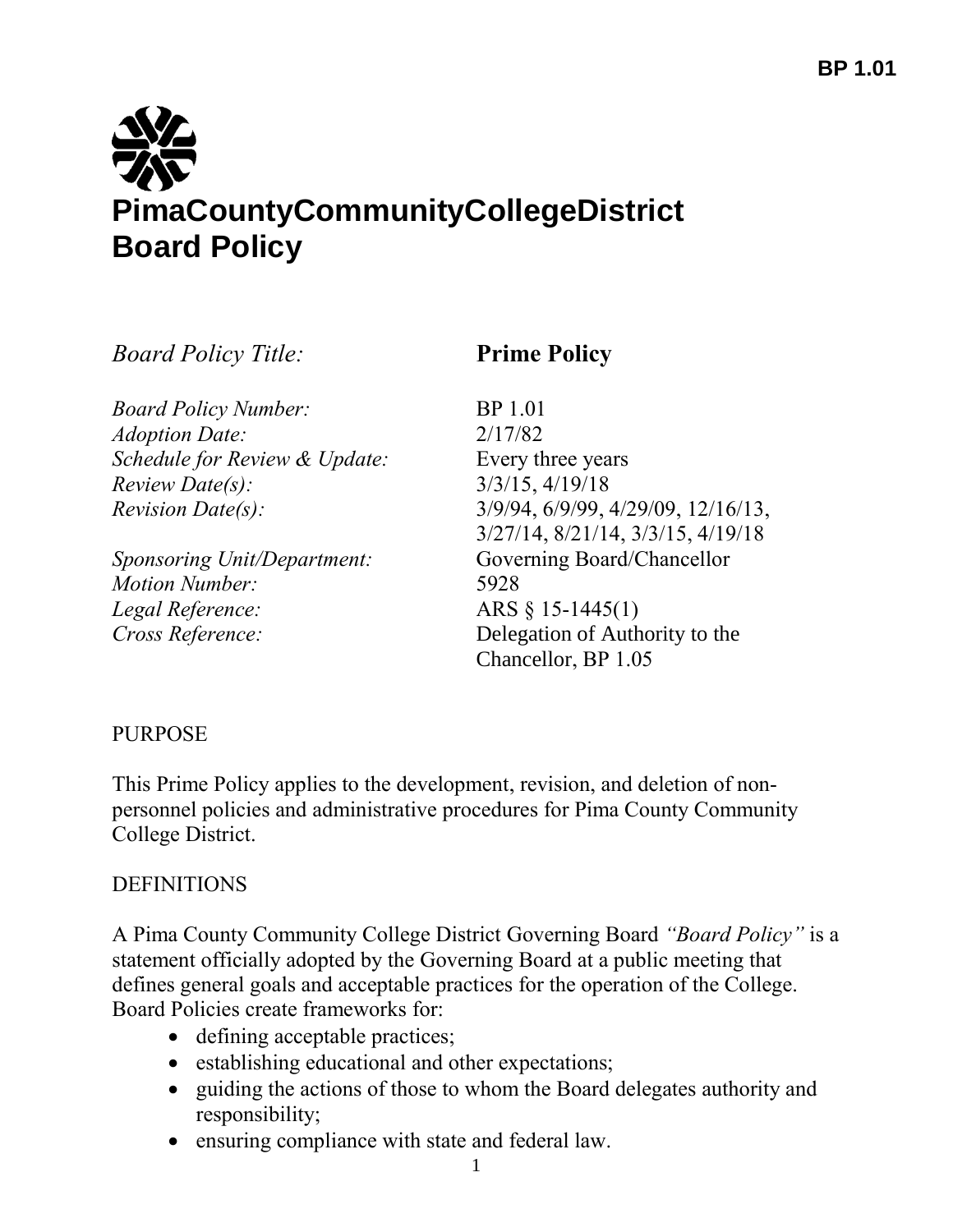*Administrative Procedures* provide specific guidance to district staff in implementing and enacting Board Policies in the day-to-day operations of the College. These are approved through the process detailed in AP 1.01.02.

Additionally, College units may create *Operations Manuals* to detail specific processes for implementing Board Policies or Administrative Procedures. The unit is responsible for internal approvals and regular updates of Operations Manuals.

# **AUTHORITY**

Policies of the Pima County Community College District are adopted by the Governing Board under authority granted by the legislature of the State of Arizona.

### RESPONSIBILITY

The Pima County Community College District Governing Board is the governing entity of the Pima County Community College District. In this role, the Governing Board retains authority to enact, rescind or modify all policies governing the **District** 

# INITIATION

The policy formulation process may be initiated either by the Governing Board or by the various college constituencies, i.e., administration, faculty, staff and/or students.

# FORMULATION, REVIEW AND REVISION/DELETION

Proposed policies subject to this prime policy shall follow the review process specified in the Administrative Procedure.

The Board expects Board Policies to be reviewed by the College governance bodies including the governing bodies of students, faculty, and staff; All College Council; other appropriate groups and general counsel. The process shall be led by the sponsoring unit and shall include representatives of pertinent stakeholders.

The Administrative Procedure shall include provisions for the following:

A. A clearly delineated review process which includes stakeholder input;